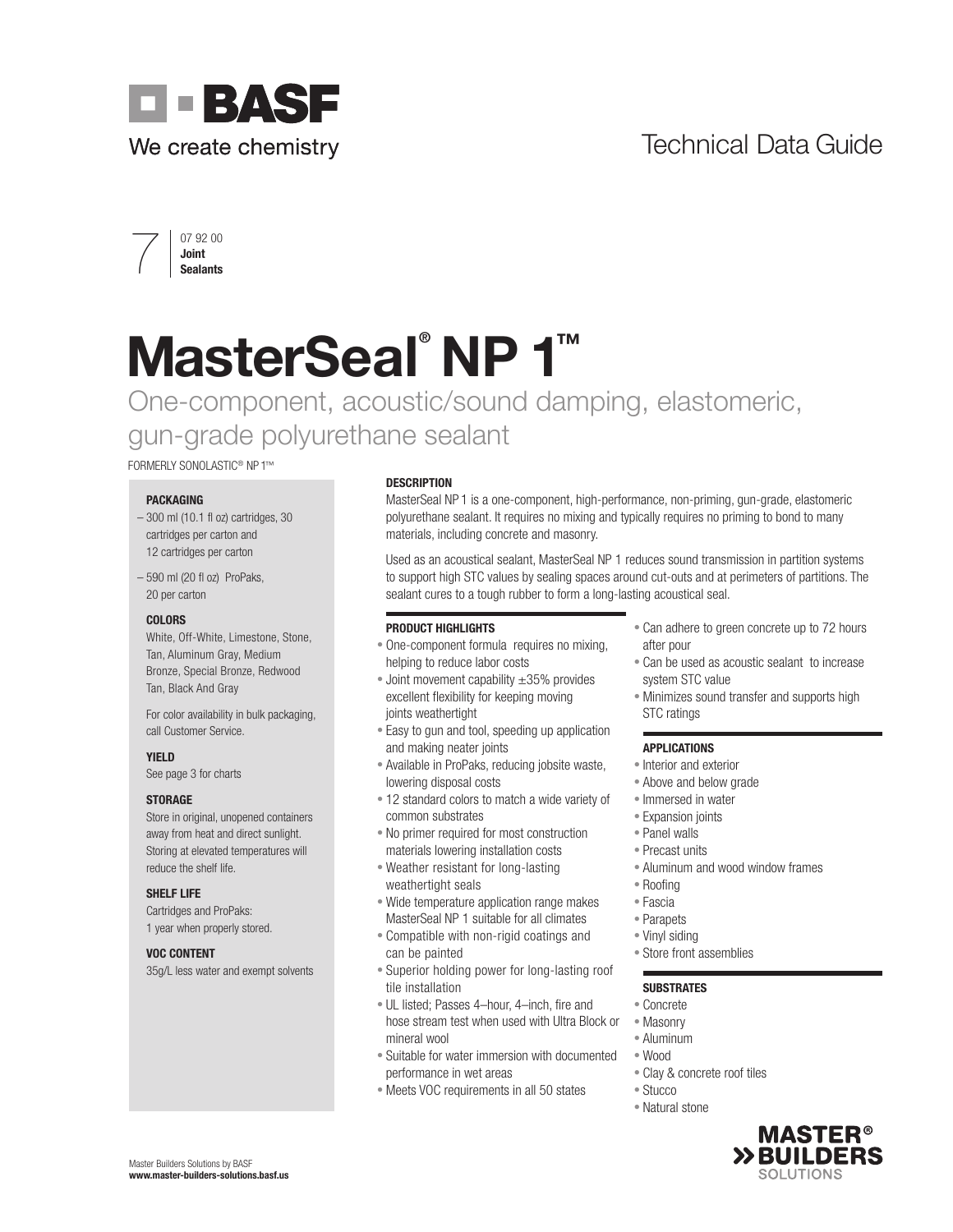#### Technical Data Composition

### MasterSeal NP 1 is a one-component moisture-curing polyurethane.

#### **Compliances**

- ASTM C 920, Type S, Grade NS, Class 35, Use NT, M, A, T, O\* and I
- Federal Specification TT-S- 00230C, Type II, Class A
- Corps of Engineers CRD-C- 541, Type II, Class A
- Canadian Specification CAN/CGSB-19.13-M87, Classification MCG-2-25-A-N, No. 81026
- CFI accepted
- Underwriters Laboratories Inc.® classified (fire resistance only)
- ISO 11600-F-25LM
- STC (sound transmission class)
- \* Refer to substrates in Where to Use.

| <b>Shrinkage</b>                                         | <b>None</b>                            |
|----------------------------------------------------------|----------------------------------------|
| Service temperature range,<br>$\degree$ F ( $\degree$ C) | $-40$ to 180<br>$(-40 \text{ to } 82)$ |
| <b>PROPERTY</b>                                          | VAI UF                                 |
| <b>Typical Properties</b>                                |                                        |

#### Test Data

| <b>PROPERTY</b>                                                                                                                                                                                              | <b>RESULTS</b>                           | <b>TEST METHOD</b> |
|--------------------------------------------------------------------------------------------------------------------------------------------------------------------------------------------------------------|------------------------------------------|--------------------|
| Movement capability, %                                                                                                                                                                                       | $\pm 35$                                 | ASTM C 719         |
| Tensile strength, psi (MPa)                                                                                                                                                                                  | 350(2.4)                                 | ASTM D 412         |
| Tear strength, pli                                                                                                                                                                                           | 50                                       | <b>ASTM D 1004</b> |
| Ultimate elongation at break, %                                                                                                                                                                              | 800                                      | ASTM D 412         |
| Rheological,<br>(sag in vertical displacement)<br>at 120 °F (49 °C)                                                                                                                                          | No sag                                   | <b>ASTM C 639</b>  |
| <b>Extrudability, 3 seconds</b>                                                                                                                                                                              | Passes                                   | ASTM C 603         |
| Hardness, Shore A<br>At standard conditions<br>After heat aging (max Shore A: 50)                                                                                                                            | $25 - 30$<br>25                          | ASTM C 661         |
| Weight loss, after heat aging, %                                                                                                                                                                             | 3                                        | <b>ASTM C 792</b>  |
| <b>Cracking and chalking,</b><br>after heat aging                                                                                                                                                            | None                                     | <b>ASTM C 792</b>  |
| Tack-free time, hrs,<br>(maximum 72 hrs)                                                                                                                                                                     | Passes                                   | <b>ASTM C 679</b>  |
| <b>Stain and color change</b>                                                                                                                                                                                | Passes                                   | ASTM C 510         |
| Adhesion* in peel, pli (min. 5 pli)                                                                                                                                                                          | 30                                       | ASTM C 794         |
| Adhesion* in peel after<br>UV radiation through glass (min. 5 pli)                                                                                                                                           | Passes                                   | ASTM C 794         |
| Artificial weathering,<br>Xenon arc, 250 hours                                                                                                                                                               | Passes                                   | <b>ASTM C 793</b>  |
| Artificial weathering,<br>Xenon arc, 3,000 hours                                                                                                                                                             | No surface cracking                      | ASTM G 26          |
| Water immersion, 122 °F (50 °C)                                                                                                                                                                              | Passes 10 weeks with<br>movement cycling | <b>ASTM C 1247</b> |
| <b>Sound Transmission Class STC (dB)</b>                                                                                                                                                                     | 44                                       | ASTM E 90          |
| *Primed for water immersion dictated by ASTM C 920. Concrete and aluminum primed with P 173.<br>Test results are typical values obtained under laboratory conditions. Reasonable variations can be expected. |                                          |                    |

#### TABLE 1 Joint Width and Sealant Depth

| JOINT WIDTH.<br>IN (MM)               | SFAI ANT DEPTH<br>AT MIDPOINT, IN (MM) |
|---------------------------------------|----------------------------------------|
| $\frac{1}{4} - \frac{1}{2} (6 - 13)$  | $\frac{1}{4}$ (6)                      |
| $\frac{1}{2} - \frac{3}{4} (13 - 19)$ | $\frac{1}{4} - \frac{3}{8}$ (6-10)     |
| $-1(19-25)$                           | $\frac{3}{6} - \frac{1}{2}$ (10-13)    |
| $1 - 1\frac{1}{2}$ (25-38)            | $\frac{1}{2}$ (13)                     |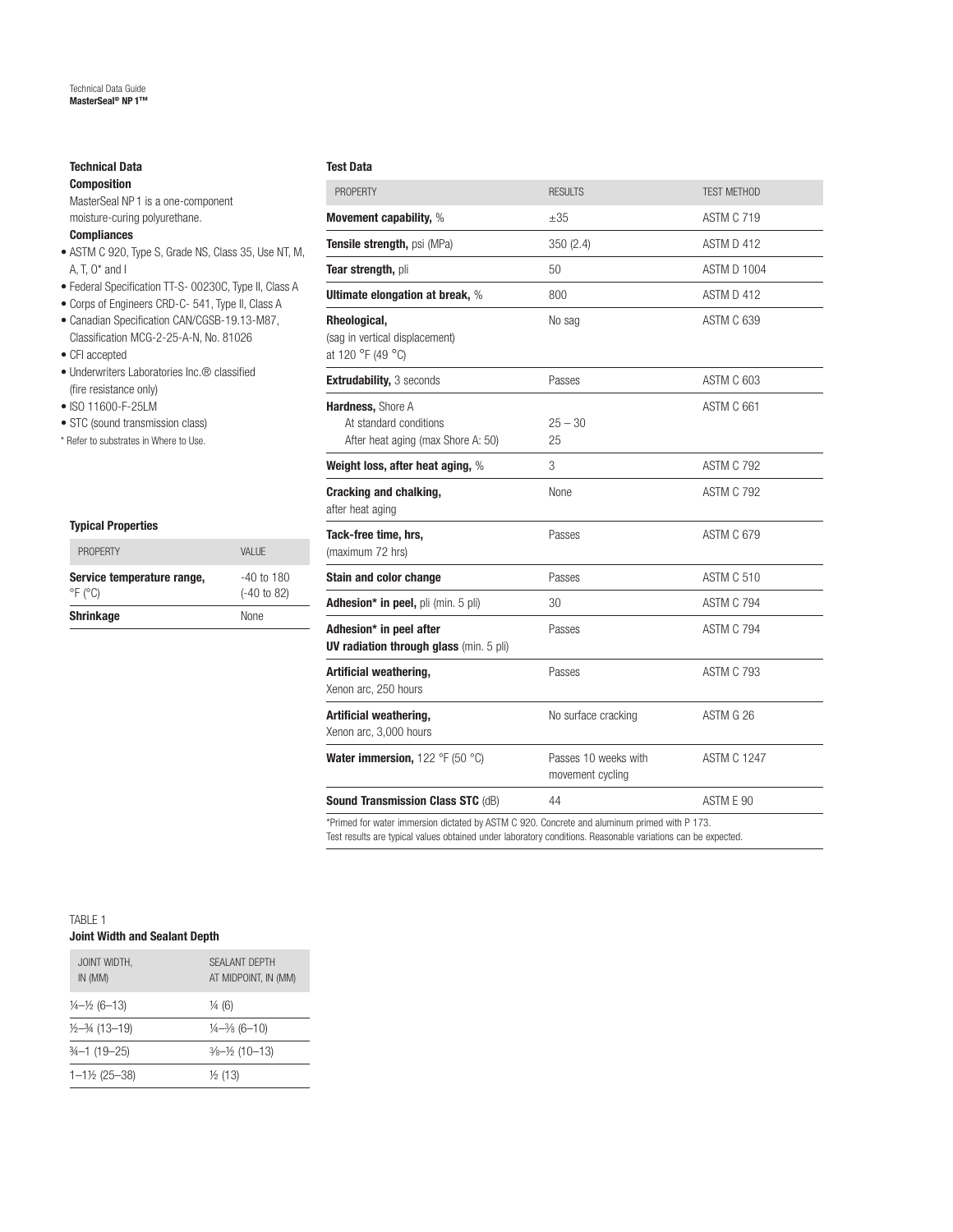#### Yield

LINEAR FEET PER GALLON\*

| JOINT DEPTH,<br>(INCHES) | $\frac{1}{4}$            | $\frac{3}{8}$            | $\frac{1}{2}$            | $\frac{5}{8}$            | $\frac{3}{4}$            | $\frac{7}{8}$            |                          | $1\frac{1}{2}$           |                          | JOINT WIDTH (INCHES)<br>ే |  |
|--------------------------|--------------------------|--------------------------|--------------------------|--------------------------|--------------------------|--------------------------|--------------------------|--------------------------|--------------------------|---------------------------|--|
| $\frac{1}{4}$            | 308                      | 205                      | 154                      | 122                      | $\overline{\phantom{a}}$ | $\overline{\phantom{a}}$ | $\overline{\phantom{a}}$ | -                        | -                        | $\overline{\phantom{a}}$  |  |
| $\frac{3}{8}$            | $\overline{\phantom{a}}$ | $\overline{\phantom{a}}$ | $\overline{\phantom{0}}$ | 82                       | 68                       | 58                       | 51                       | $\overline{\phantom{0}}$ | $\overline{\phantom{0}}$ | $\overline{\phantom{a}}$  |  |
| $\frac{1}{2}$            | $\overline{\phantom{a}}$ | $\overline{\phantom{a}}$ | -                        | $\overline{\phantom{a}}$ | 51                       | 44                       | 38                       | 26                       | 19                       |                           |  |

#### METERS PER LITER

| JOINT DEPTH,<br>(MM) |                          | 10                                                                                                                                                                                                                                                                                                                                                                                 | 13                       | 16              | 19                       | 22                       | 25                       | 38                       | JOINT WIDTH (MM)<br>50                                                                                                                                                                                                                                                                                                                                                             | 75                           |  |
|----------------------|--------------------------|------------------------------------------------------------------------------------------------------------------------------------------------------------------------------------------------------------------------------------------------------------------------------------------------------------------------------------------------------------------------------------|--------------------------|-----------------|--------------------------|--------------------------|--------------------------|--------------------------|------------------------------------------------------------------------------------------------------------------------------------------------------------------------------------------------------------------------------------------------------------------------------------------------------------------------------------------------------------------------------------|------------------------------|--|
| 6                    | 24.8                     | 16.5                                                                                                                                                                                                                                                                                                                                                                               | 12.4                     | 9.8             | $\overline{\phantom{0}}$ | $\overline{\phantom{a}}$ | $\overline{\phantom{a}}$ | $\overline{\phantom{a}}$ | $\overline{\phantom{0}}$                                                                                                                                                                                                                                                                                                                                                           | $\overline{\phantom{0}}$     |  |
| 10                   | $\overline{\phantom{0}}$ | $\hspace{1.0cm} \hspace{1.0cm} \hspace{1.0cm} \hspace{1.0cm} \hspace{1.0cm} \hspace{1.0cm} \hspace{1.0cm} \hspace{1.0cm} \hspace{1.0cm} \hspace{1.0cm} \hspace{1.0cm} \hspace{1.0cm} \hspace{1.0cm} \hspace{1.0cm} \hspace{1.0cm} \hspace{1.0cm} \hspace{1.0cm} \hspace{1.0cm} \hspace{1.0cm} \hspace{1.0cm} \hspace{1.0cm} \hspace{1.0cm} \hspace{1.0cm} \hspace{1.0cm} \hspace{$ | $\qquad \qquad$          | 6.6             | 5.5                      | 4.7                      | 4.1                      | $\overline{\phantom{0}}$ | $\hspace{1.0cm} \hspace{1.0cm} \hspace{1.0cm} \hspace{1.0cm} \hspace{1.0cm} \hspace{1.0cm} \hspace{1.0cm} \hspace{1.0cm} \hspace{1.0cm} \hspace{1.0cm} \hspace{1.0cm} \hspace{1.0cm} \hspace{1.0cm} \hspace{1.0cm} \hspace{1.0cm} \hspace{1.0cm} \hspace{1.0cm} \hspace{1.0cm} \hspace{1.0cm} \hspace{1.0cm} \hspace{1.0cm} \hspace{1.0cm} \hspace{1.0cm} \hspace{1.0cm} \hspace{$ | $\qquad \qquad \blacksquare$ |  |
| 13                   | $\overline{\phantom{a}}$ | $\hspace{1.0cm} \hspace{1.0cm} \hspace{1.0cm} \hspace{1.0cm} \hspace{1.0cm} \hspace{1.0cm} \hspace{1.0cm} \hspace{1.0cm} \hspace{1.0cm} \hspace{1.0cm} \hspace{1.0cm} \hspace{1.0cm} \hspace{1.0cm} \hspace{1.0cm} \hspace{1.0cm} \hspace{1.0cm} \hspace{1.0cm} \hspace{1.0cm} \hspace{1.0cm} \hspace{1.0cm} \hspace{1.0cm} \hspace{1.0cm} \hspace{1.0cm} \hspace{1.0cm} \hspace{$ | $\overline{\phantom{a}}$ | $\qquad \qquad$ | 4.1                      | 3.5                      | 3.0                      | 2.2                      | ن <i>ا</i>                                                                                                                                                                                                                                                                                                                                                                         | 0.7                          |  |

#### HOW TO APPLY

#### JOINT PREPARATION

- 1. The product may be used in sealant joints designed in accordance with SWR Institute's Sealants - The Professional's Guide.
- 2. In optimal conditions, the depth of the sealant should be ½ the width of the joint. The sealant joint depth (measured at the center) should always fall between the maximum depth of ½" and the minimum depth of ¼". Refer to Table 1.
- 3.In deep joints, the sealant depth must be controlled by closed cell backer rod or soft backer rod. Where the joint depth does not permit the use of backer rod, a bond breaker (polyethylene strip) must be used to prevent three-point bonding.
- 4.To maintain the recommended sealant depth, install backer rod by compressing and rolling it into the joint channel without stretching it lengthwise. Closed cell backer rod should be about 1 ⁄8" (3 mm) larger in diameter than the width of the joint to allow for compression. Soft backer rod should be approximately 25% larger in diameter than the joint width. The sealant does not adhere to it, and no separate bond breaker is required. Do not prime or puncture the backer-rod.

#### SURFACE PREPARATION

Substrates must be structurally sound, fully cured, dry, and clean. Substrates should always be free of the following: dirt, loose particles, oil, grease, asphalt, tar, paint, wax, rust, waterproofing or curing and parting compounds, membrane materials and sealant residue.

CONCRETE, STONE AND OTHER MASONRY Clean by grinding, sandblasting or wire brushing to expose a sound surface free of contamination and laitance.

#### WOOD

New and weathered wood must be clean, dry and sound. Scrape away loose paint to bare wood. Any coatings on wood must be tested to verify adhesion of sealant or to determine an appropriate primer.

#### **MFTAL**

Remove scale, rust and loose coatings from metal to expose a bright white surface. Any coatings on metal must be tested to verify adhesion of sealant or to determine an appropriate primer.

#### PRIMING

- 1.MasterSeal NP 1 is considered a non-priming sealant, but special circumstances or substrates may require a primer. It is the user's responsibility to check the adhesion of the cured sealant on typical test joints at the project site before and during application. Refer to product data sheet on MasterSeal P 173 or MasterSeal P 176, and consult Technical Service for additional information.
- 2.For immersion applications, MasterSeal P 173 must be used.
- 3.For green concrete applications, MasterSeal P 173 must be used.
- 4. Apply primer full strength with a brush or clean cloth. A light, uniform coating is sufficient for most surfaces. Porous surfaces require more primer; however, do not over-apply.
- 5.Allow primer to dry before applying MasterSeal NP 1. Depending on temperature and humidity, primer will be tack-free in 15–120 minutes. Priming and sealing must be done on the same day.

#### APPLICATION

- 1.MasterSeal NP 1 comes ready to use. Apply using professional grade caulking gun. Do not open cartridges, ProPaks or pails until preparatory work has been completed.
- 2.Fill joints from the deepest point to the surface by holding an appropriately sized nozzle against the back of the joint.